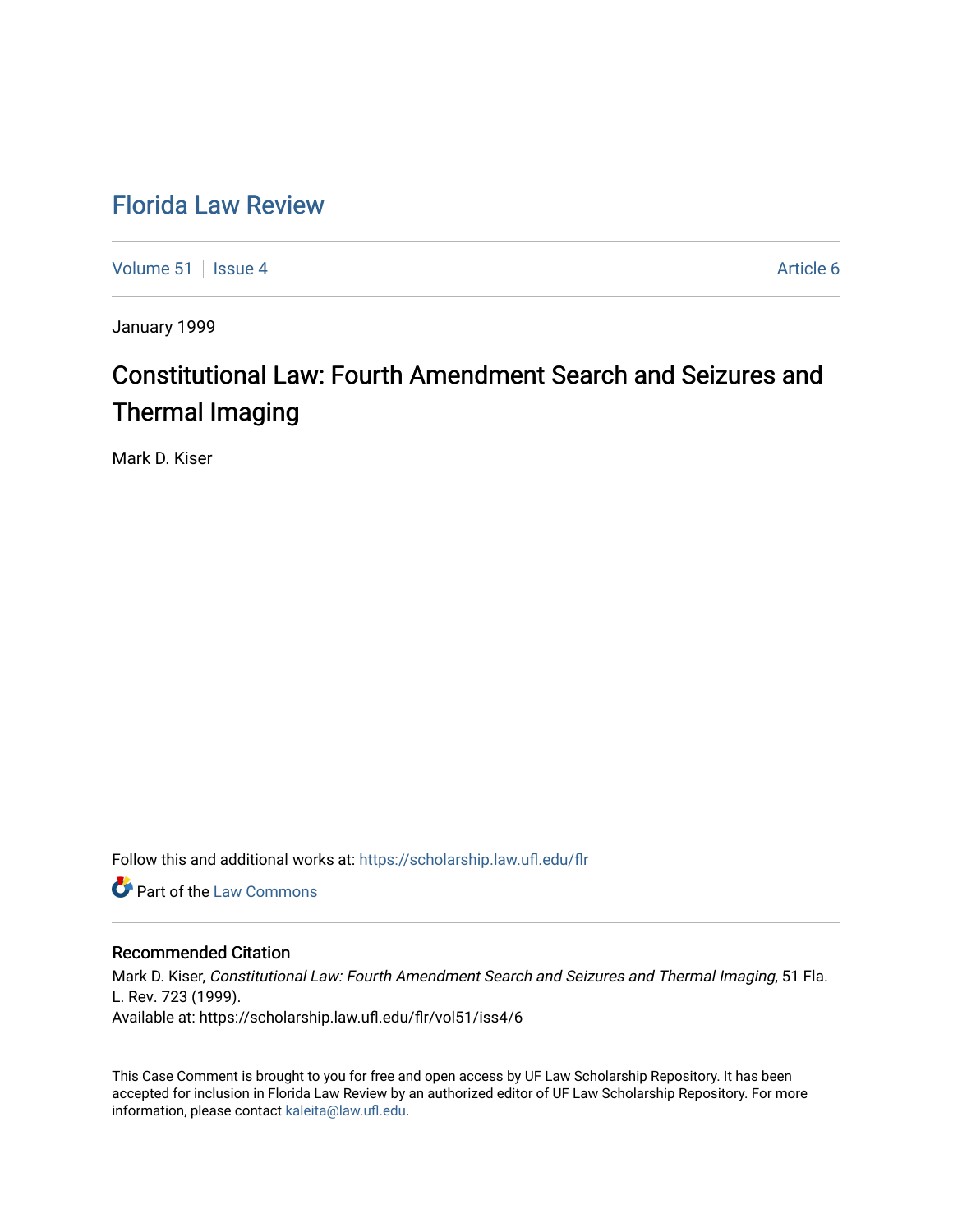## **CASE COMMENTS**

## CONSTITUTIONAL LAW: FOURTH AMENDMENT SEARCH AND SEIZURES **AND** THERMAL IMAGING\*

## *United States v. Kyllo,* 140 **F.3d** 1249 (9th Cir. **1998)**

## *Mark D. Kiser\**

Appellant was arrested and charged with manufacturing marijuana after federal law enforcement officers searched Appellant's house and found an indoor marijuana growing operation.<sup>1</sup> Before obtaining a search warrant, a National Guardsman used a thermal imager' to measure the heat emitted from Appellant's home.<sup>3</sup> Based on the thermal imager readings,<sup>4</sup> a federal officer obtained a warrant to search Appellant's home and discovered the illegal marijuana operation.'

Appellant moved to suppress the evidence on the ground that it was obtained as part of an unreasonable search.' The trial court denied the motion and found that the government's use of the thermal imager was not an unreasonable search under the Fourth Amendment.7 The United States Court of Appeal for the Ninth Circuit remanded the case back to the trial court for a determination of the thermal imager's technical capacities.' On remand, the trial court found that the thermal imager did not reveal intimate details of Appellant's home. The court, therefore, found that the thermal scan did not qualify as a search under the Fourth Amendment.9

*1. See* United States v. Kyllo, 140 F.3d 1249, 1250-51 (9th Cir. 1998).

*3. See id.*

<sup>\*</sup> *Editor's Note:* This Case Comment received the George W. Milam Award for the Outstanding Case Comment written during the Fall 1998 Semester.

<sup>\*\*</sup> This Case Comment is dedicated to my parents. I cannot adequately thank them for their support and instruction throughout the years. I would also like to thank Professor Teresa Rambo, who gave me the idea for this topic.

*<sup>2.</sup> See id.* A thermal imager observes and records the heat patterns emanating from objects within its view. *See id.* at 1251. The heat differentials are displayed on a viewfinder with an object's heat emissions represented by a lighter or darker color. *See id.*

<sup>4.</sup> The thermal readings in this case detected the heat emitted **by** the high intensity grow lamps used in Appellant's indoor cultivation of marijuana. *See id,*

*<sup>5.</sup> See i&* The thermal imager data was one of several pieces of information on which a search warrant was granted **by** a federal magistrate judge. Among the other information was the observation of unusually high power usage at Appellant's house, information provided by an informant and other circumstantial evidence. *See id.* at 1250.

*<sup>6.</sup> See* United States v. Kyllo, 809 F. Supp. 787,789 **(D.** Or. 1992).

*<sup>7.</sup> See id.* at 792.

*<sup>8.</sup> See* United States v. Kyllo, 37 F.3d 526,531 (9th Cir. 1994).

*<sup>9.</sup> See* United States v. Kyllo, No. CR. 92-51-FR, 1996 WL 125594, at \*2 (D. Or. Mar. 15,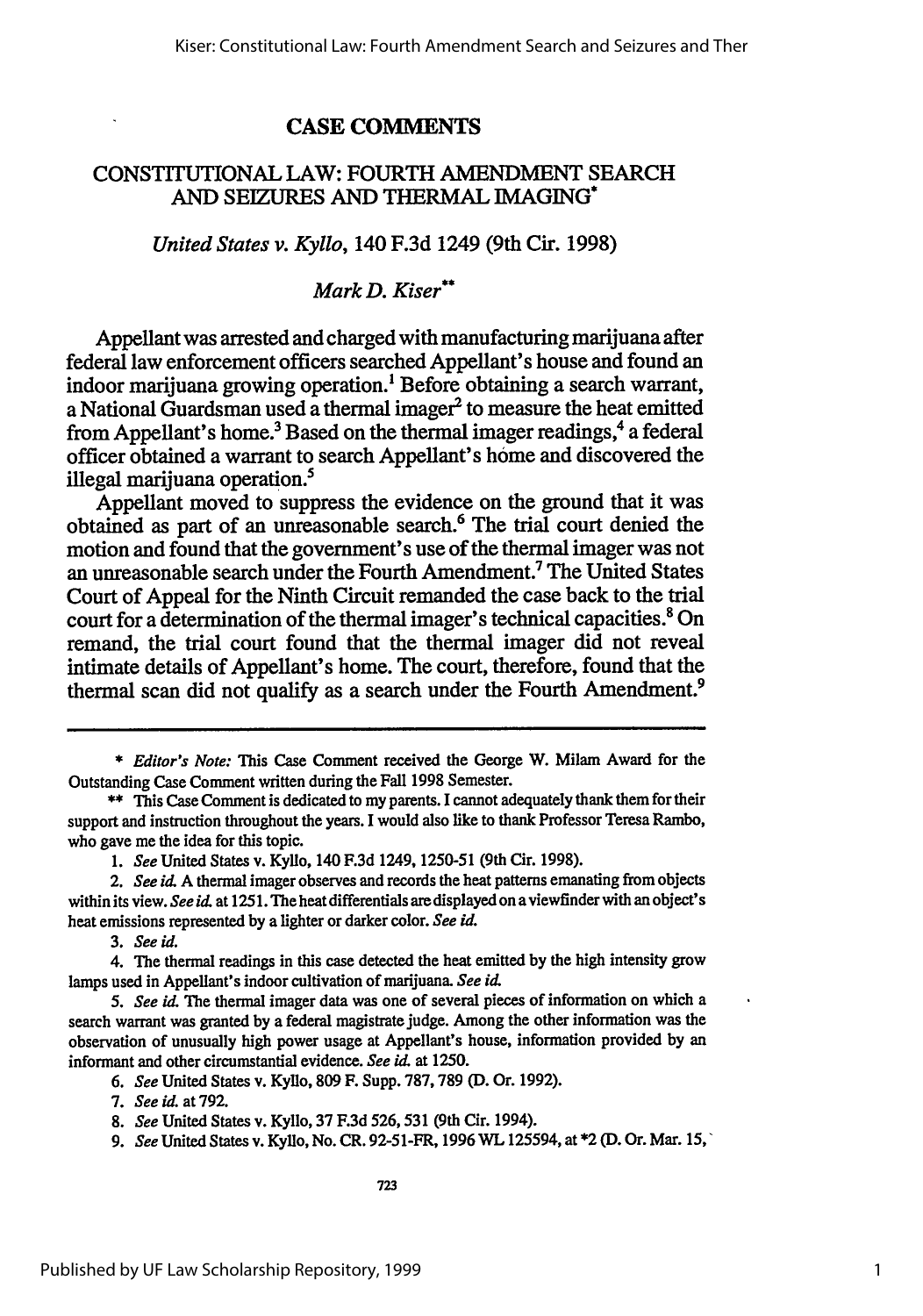#### *FLORIDA LAW REVIEW*

The Ninth Circuit reversed and HELD, that the law enforcement officers' use of a thermal imager to detect heat emitted from Appellant's home revealed intimate details of Appellant's home and, therefore, constituted a search for which a warrant was required.<sup>10</sup>

The Fourth Amendment to the United States Constitution provides the right of the "people to be secure in their persons, houses, papers and effects, against unreasonable searches and seizures."" Early Supreme Court decisions limited Fourth Amendment protection to people and places.<sup>12</sup> However, the Supreme Court altered its view of Fourth Amendment protection in its landmark decision, *Katz v. United States,<sup>3</sup>* by finding that the Fourth Amendment protects "people, not places."<sup>14</sup>

*In Katz,* the Court addressed the issue of whether the government can electronically eavesdrop on a telephone conversation that takes place inside a public phone booth.<sup>15</sup>To obtain evidence of Petitioner's transmission of wagering information across telephone lines, FBI agents used an electronic listening and recording device to eavesdrop on Petitioner's conversations in a public telephone booth.'6 Based on this evidence, the petitioner was subsequently convicted.<sup>17</sup>

In reversing the petitioner's conviction, the Court focused on the petitioner's expectations and not the fact that the telephone booth was a public place.<sup>18</sup> Accordingly, the Court determined that once the petitioner entered the phone booth and shut the door behind him, he could "assume that the words he utter[ed] into the mouthpiece  $[$ would $]$ ... not be

- 17. *See id.*
- 18. *See id.* at **353.**

<sup>1996).</sup> A separate opinion involves the use of firearms found in Kyllo's home to enhance the sentencing. See United States v. Kyllo, CR No. 92-51-FR, 1996 WL 571832, at \*1 (D. Or. Oct 3, 1996). The court found this to be improper because the guns should not have been found to be connected with the marijuana growing. See id. at **\*3.** The court did not comment on the thermal imager's intrusiveness and the Fourth Amendment. See id.

<sup>10.</sup> *See Kyllo,* 140 F.3d at 1254-55. Because the thermal scan constituted an unreasonable search of Appellant's home, the court found that it should not have been considered **by** the magistrate in determining whether to grant a search warrant. *See id.* at 1255. However, the court did not decide whether the evidence, other than the thermal scan, was sufficient to support a search warrant. *See id.* Therefore, the court remanded the issue back to the district court to decide whether the other evidence provided to the magistrate judge, excluding the thermal readings, was sufficient to sustain a search warrant. *See id.*

<sup>11.</sup> U.S. **CONST.** amend. IV.

<sup>12.</sup> *See generally* Olmstead v. United States, **277** U.S. 438, 464 (1928) (finding that wiretapping did not violate the Fourth Amendment because that amendment was meant to protect "material" things, such as places or areas, whereas wiretapping involves hearing, a non-material thing).

**<sup>13.</sup>** 389 **U.S.** 347 (1967).

<sup>14.</sup> *Id.* at 351.

<sup>15.</sup> *See id.* at 348.

<sup>16.</sup> *See* **iL**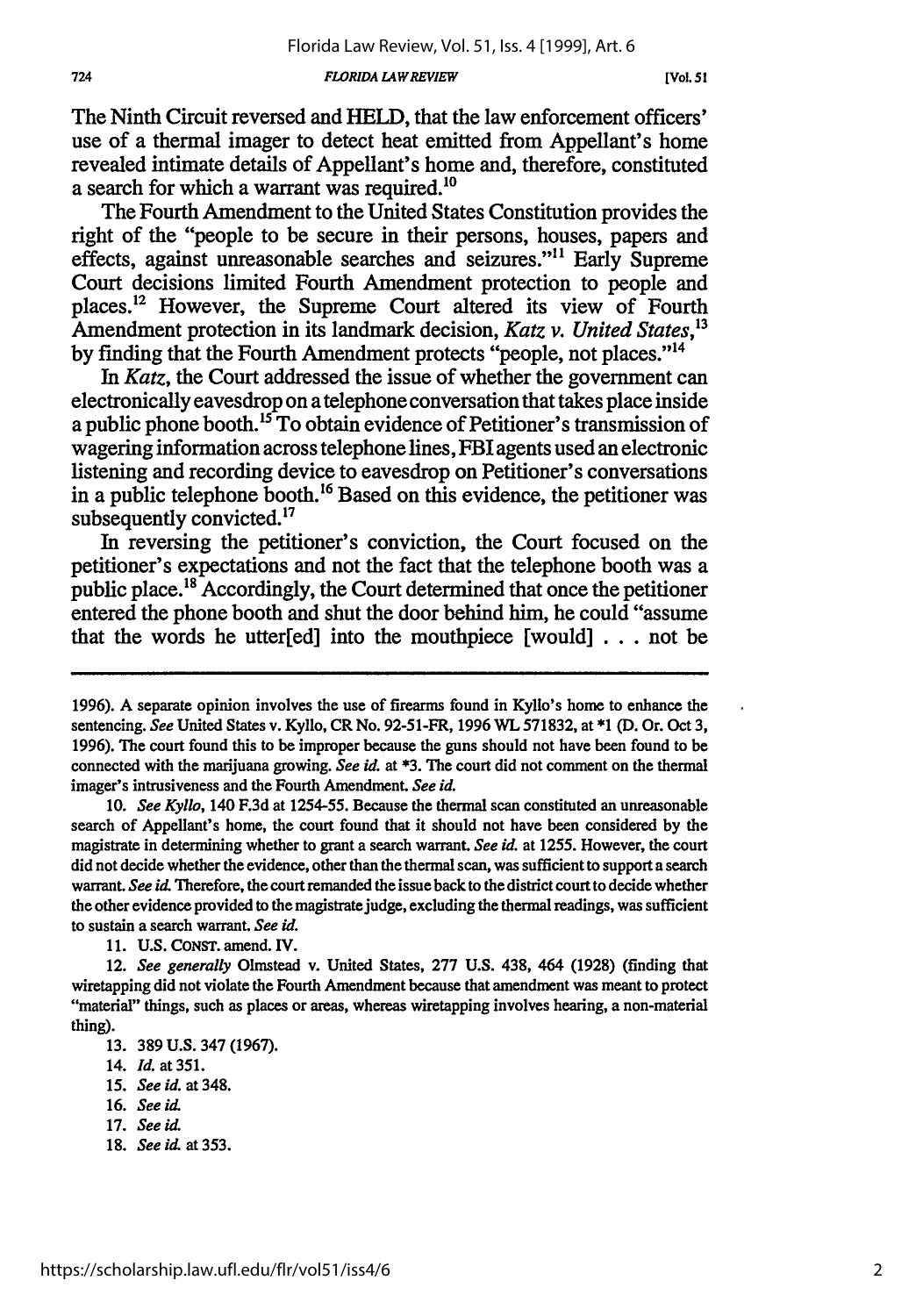### *SE4RCH AND SEIZURE AND THERMAL IMAGING*

725

broadcast to the world. <sup>19</sup>**By** focusing on Petitioner's expectations, the Court also established that the presence or absence of a physical intrusion into the booth was constitutionally insignificant.<sup>20</sup>

Justice Harlan's concurrence in *Katz* provided a two-part test which has become the modem framework in which courts analyze Fourth Amendment search and seizure issues.<sup>21</sup> The first question is whether a person exhibited an actual (subjective) expectation of privacy<sup>22</sup> in the object of the challenged search. The second question is whether that privacy expectation is one that society would recognize as reasonable (objective).23 In agreeing with the majority, Justice Harlan found that the phone booth was a temporarily private place, making the petitioner's momentary expectation of privacy reasonable.<sup>24</sup>

The second prong of the *Katz* test has been criticized for its inability to uphold Fourth Amendment protections in the face of new technologies.<sup>25</sup> As surveillance technologies become more sophisticated and widespread, individuals will necessarily enjoy lesser expectations of privacy.<sup>26</sup> Thus, as thermal imagers become more common, it is increasingly unreasonable for individuals to expect that their activities will not be monitored by such devices.27 Despite its shortcomings, the *Katz* test remains the criteria courts use to determine whether the Fourth Amendment applies to a specific situation.<sup>28</sup>

The Eighth Circuit, in *United States v. Pinson,29* was the first circuit to use the *Katz* test in a case involving a thermal imager scan.30 In *Pinson,*

**1999]**

22. *See id.* Justice Harlan provided examples of when an individual might manifest a subjective expectation of privacy. *See id.* He stated that a person's home is a place where a person would have an expectation of privacy which extends to the objects or activities within the home. *See id.* However, "objects, activities, or statements **that...** [an individual] exposes to the 'plain view' of outsiders are not 'protected' because no intention to keep them to himself has been exhibited." *Id*

24. *See id.*

*25. See generally* Lewis R. Katz, *In Search of a Fourth Amendment for the Twenty-first Century,* **65 IND. L.J. 549,564-65 (1990)** (noting that as the *Katz* test evolved, it has "strip[ped] the individual of a great measure of [F]ourth [A]mendment protection... as a result of living in a hightech society'); Wayne R. LaFave, *The Forgotten Motto of Obsta Principiis in Fourth Amendment Jurisprudence,* **28** ARIz. L. REV. **291, 309-10 (1986)** (cautioning that under the *Katz* test, individuals cannot protect their privacy in the face of advancing technology).

**26.** *See Katz, supra* note **25,** at **564-65.**

**27.** *See &l.*

**28.** *See* Douglas A. Kash, *Prewarrant Thermal Imaging as a Fourth Amendment Violation: A Supreme Court Question in the Making,* 60 ALB. L. **REV.** 1295, 1301 (1997).

**29.** 24 **F.3d 1056** (8th Cir. 1994).

30. Indeed, many courts have been reluctant to address theissue ofthermalimaging, and have

<sup>19.</sup> *Id.* at 352.

<sup>20.</sup> *See id.* at 353.

<sup>21.</sup> *See id.* at 361 (Harlan, J., concurring).

**<sup>23.</sup>** *See id.*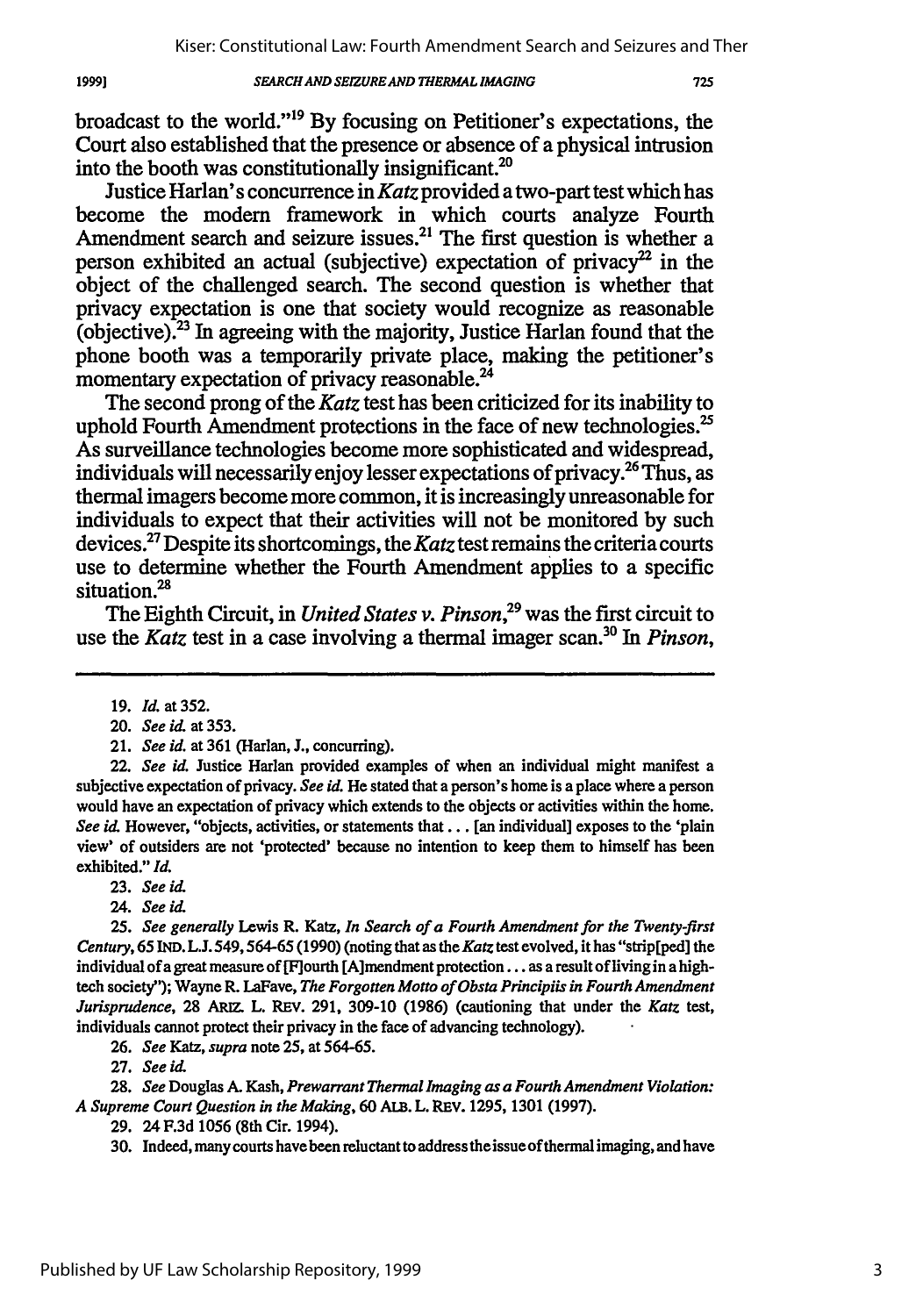#### *FLORIDA LAWREVIEW*

Drug Enforcement Agency agents performed an aerial surveillance<sup>31</sup> of Appellant's home, using a thermal imager to detect heat emissions.<sup>32</sup> Based on these thermal readings, the agents obtained a search warrant and discovered a marijuana growing operation inside Appellant's home.<sup>33</sup>

In applying the first prong of the *Katz* test, the court found that Appellant did not manifest a subjective expectation of privacy.<sup>34</sup> The court reasoned that the heat given off **by** the grow lamps was simply "heat waste"<sup>35</sup> which Appellant could not expect to remain private.<sup>36</sup> Furthermore, the court found that even if Appellant could satisfy the first prong of *Katz,* his privacy expectation would not be one that society would recognize as objectively reasonable.<sup>37</sup> Again, the court relied on the waste heat approach, and analogized the abandoned heat to garbage left at the curb<sup>38</sup> and odors emanating from luggage.<sup>39</sup> Like bagged garbage and these odors, the waste heat was voluntarily vented<sup>40</sup> outside Appellant's home

**31.** *See Pinson,* 24 F.3d at 1057. Although the agents scanned the residence from a helicopter, the court limited its analysis of Fourth Amendment protection to the use of the thermal imager and did not consider the constitutionality of the low helicopter flight. *See* id. at 1057-58.

**32.** *See id.* at 1057.

33. *See id.*

34. *See id.* at 1058.

**35.** Id. The court relied on *United States v. Penny-Feeney,* **773** F. Supp. 220 (D. Haw. 1991), **aj'd** *on other grounds sub nom, United States v. Feeney,* 984 F.2d 1053 (9th Cir. 1993), for the "heat waste" framework. The *Penny* court found that a thermal imager only measured abandoned heat leaking from a building for which the property owner could not manifest a subjective expectation of privacy. *See Penney-Feeney,* 773 F. Supp. at 226-28.

**36.** *See Pinson,* 24 F.3d at 1058.

**37.** *See id.* at 1059.

38. *See* id. at 1058-59. The Supreme Court, in *California v. Greenwood,* 486 U.S. 35 (1988), held that a property owner did not have an expectation of privacy for bagged garbage left outside his residence. *See id.* at 39-41. Therefore, the police's warrantless search and seizure of the garbage did not violate the Fourth Amendment. *See* id.

39. *See Pinson,* 24 F.3d at 1058-59. The Supreme Court, in *United States v. Place,* 462 U.S. 696 (1983), held that the use of nonintrusive equipment, such as a police trained dog to sniff luggage for the presence of narcotics, did not constitute a search under the Fourth Amendment. *See Place,* 462 **U.S.** at 707.

*40. See Pinson,* 24 F.3d at 1058. The court did not discuss any specific measures Appellant took to actively expel the heat, yet still found that it was "voluntarily vented" outside, through a skylight and the roof. *Id.* at 1057-58.

instead held that evidence other than thermal readings was sufficient to support a search warrant. *See, e.g.,* United States v. Cusumano, 83 F.3d 1247, 1251 (10th Cir. 1996) (stating that it was "neither necessary nor wise" to decide whether the use of a thermal imager to scan a residence constitutes a search under the Fourth Amendment); United States v. Deaner, 1 F.3d 192,202 (3d Cir. 1993) (holding that marijuana leaves and stems in Appellant's garbage established probable cause, thus obviating the need to decide the constitutionality of a thermal scan); United States v. Casanova, 835 F. Supp. 702, 708 (N.D.N.Y. 1993) (holding that an informant's tips established probable cause, thus foreclosing an inquiry into whether a thermal scan constituted a search under the Fourth Amendment).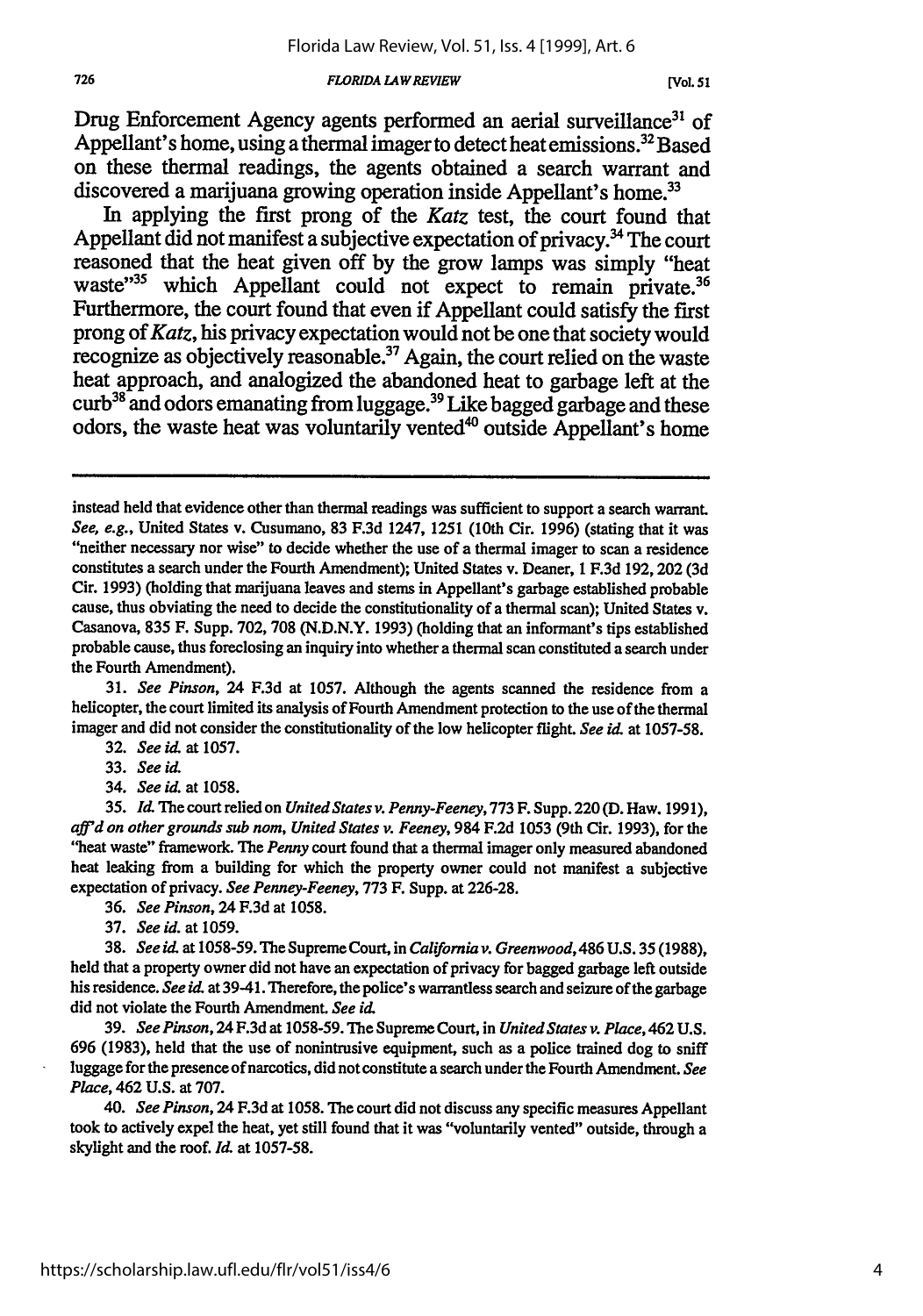Kiser: Constitutional Law: Fourth Amendment Search and Seizures and Ther

#### *SEARCHAND SEIZURE AND THERMAL IMAGING* 1999]

and therefore he did not have a reasonable expectation of privacy for that **heat.41**

The court also focused on the technical capacity of the thermal imager, and concluded that it did not reveal any intimate details of the home.<sup>42</sup> Indeed, the court found that "[n]one of the interests which form the basis for the need for protection of a residence, namely the intimacy, personal autonomy and privacy associated with a home, are threatened **by** thermal imagery."<sup>43</sup>

The first circuit court case<sup>44</sup> to hold that a thermal imager scan was a search under the Fourth Amendment was *United States v. Cusumano.45* In *Cusumano,* once again, criminal investigation agents scanned Appellant's home with a thermal imager, which led to a search warrant and Appellant's subsequent arrest for marijuana cultivation.46 In applying the *Katz* test, the *Cusumano* court rejected the waste heat approach adopted **by** other circuits up to that point.<sup>47</sup>

In applying the first prong of the *Katz* test, the *Cusumano* court reasoned that the other circuits had misframed the relevant Fourth Amendment inquiry.<sup>48</sup> Instead of asking whether Appellant had an expectation of privacy in the heat emitted, the court looked at the link

43. *Pinson,* 24 F.3d at 1059.

44. Indeed, after *Pinson,* other circuits had found that a thermal imaging scan of a home does not implicate the Fourth Amendment. *See, e.g.,* United States v. Myers, 46 F.3d 668,670 (7th Cir. 1995) (discussing thermal surveillance of a house); United States v. Ford, 34 F.3d 992,993 (1 lth Cir. 1994) (discussing thermal surveillance of a mobile home); *see also* United States v. Ishmael, 48 F.3d 850, **853** (5th Cir. 1995) (holding that a thermal imager scan of an open field did not constitute a search under the Fourth Amendment).

*45.* 67 F.3d 1497(10th Cir. 1995), *vacatedon other grounds,* 83 F.3d 1247(10th Cir. 1996). Although the first *Cusumano* case was subsequently vacated, the vacating court specifically stated that "we do not decide whether the use of a thermal imager to detect heat emissions from a personal residence constitutes a search under the Fourth Amendment." *Cusumano,* **83** F.3d at 1248. The vacating court found that even without the thermal imager evidence, there was enough evidence to support the issuance of a search warrant, and so the court specifically did not decide the constitutionality of a thermal scan. *See id.* at 1248-49.

<sup>41.</sup> *See id.* at 1058.

<sup>42.</sup> *See id.* at **1059.** The intimate details language comes from the United States Supreme Court *case Dow Chem.* Co. *v. United States,476 U.S.* 227,238 (1986). In *Dow,* the Court analyzed the constitutionality of the government's use of a "precision aerial mapping camera" to view a private corporation's industrial complex. **Id.** at **229.** The Court found that the camera was not "so revealing of intimate details as to raise constitutional concerns." **Id.** at **238.** Although the camera enhanced human vision it still only provided an outline of the buildings and equipment on the complex. *See id* The Court contrasted this mere enhancement of human vision with an electronic device which could penetrate walls or windows so as to hear or record confidential discussions. *See id.* at 238-39.

<sup>46.</sup> *See Cusumano,* 67 F.3d at 1499.

<sup>47.</sup> *See id.* at 1501.

<sup>48.</sup> *See* **id.** at **1500.**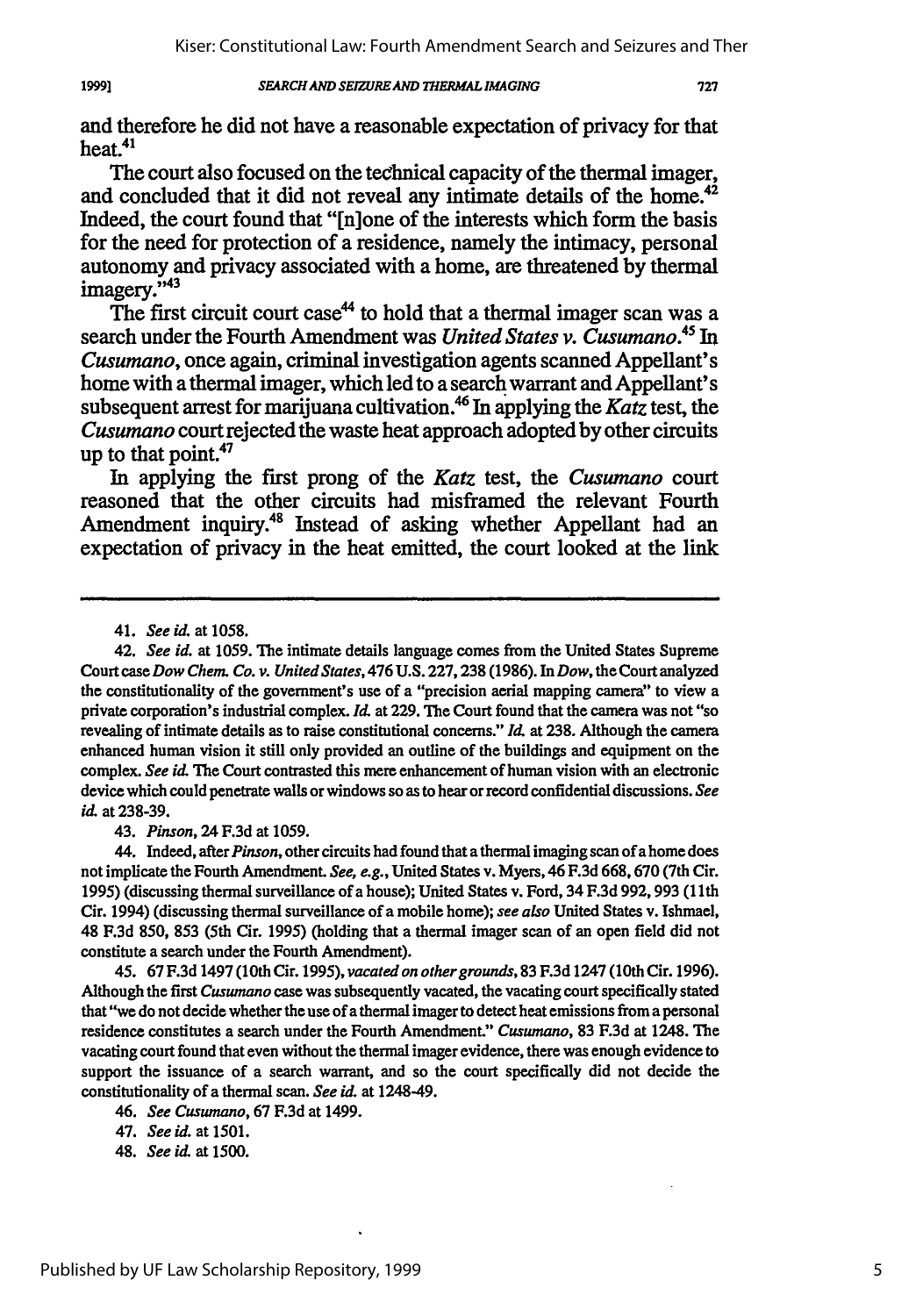#### *FLORIDA LAWREVIEW*

between the heat and activities inside the home.<sup>49</sup> The court reasoned that the true value of the imager was what it revealed about the inside of Appellant's home.<sup>50</sup> Therefore, the court determined that the object of the scan was the activity inside the house, and not the heat emitted.<sup>51</sup> The court concluded that **by** concealing the grow operation inside his house, the defendant manifested an expectation of privacy for the heat signatures of domestic activities.<sup>52</sup>

In regard to the second prong of the *Katz* test, the government argued that a thermal imager did not intrude on a societally reasonable privacy expectation because the imager did not reveal any intimate details of the residence.53 The court dismissed this argument **by** reasoning that the device intruded upon the privacy of the home, "not because it records white spots on a dark background but rather because the interpretation of that data allows the government to monitor those domestic activities that generate a significant amount of heat."<sup>54</sup> The court reasoned that although the imager did not reveal such intimate activities as occur in the bedroom, it still stripped the home of the most important dimension of its security: "the 'right to be let alone' from the arbitrary and discretionary monitoring of our actions **by** government officials."55

Finding the instant case factually similar to *Cusumano,* the instant court followed the reasoning of *Cusumano*<sup>56</sup> and focused on the link between

50. *See id.*

*51. See id.*

**52.** *See id.* at 1502. **The** court concluded that Appellant manifested an expectation of privacy because he located his activities within the sanctity of his home. *See id.* The interior of a home is a location traditionally accorded the highest Fourth Amendment protection. *See, e.g.,* Florida v. Riley, 488 **U.S.** 445,452-55 (1989) (O'Connor, J., concurring) (upholding Fourth Amendment's requirement of a warrant); United States v. Karo, 468 **U.S.** 705,714 (1984); Payton v. New York, 445 **U.S.** 573,590 (1980); Silverman v. United States, 365 U.S. *505,* 511 (1961).

53. *See Cusumano,* 67 F.3d at 1503.

*54. Id.* at 1504.

55. *Id.* The court also recognized that technology was not static and the technical capacities of thermal imagers would undoubtedly improve in the future. *See id.* **By** limiting the use of thermal imagers before they are able to reveal more intimate details, the court did not allow the reasonableness of a privacy expectation to "hinge upon the outcome of a technological race of measure/counter-measure between the average citizen and the government[,]" a race the court expected the people would lose, *Id.*

56. The dissent in the instant case obviously departed from the *Cusumano* line of reasoning. *See Kyllo,* 140 F.3d at 1255 (Hawkins, **J.,** dissenting). Writing for himself, Judge Hawkins reasoned that a search involves an "invasion of protected space." *Id.* Judge Hawkins did not find the thermal imager revealed any indoor details or activities but only, "measured the heat emanating from and on the outside of a house." *Id.* Judge Hawkins suggested the Ninth Circuit follow its sister circuits

<sup>49.</sup> *See idL* at 1501. Specifically the court framed the issue for the first prong of *Katz,* as whether the "link between the 'waste heat' observed **by** the imager and the activities that gave rise to that heat [is] so attenuated as to restrict the 'expectation of privacy' analysis to the heat alone[.]" *Id.* In response, the court answered, "We think not." *Id.*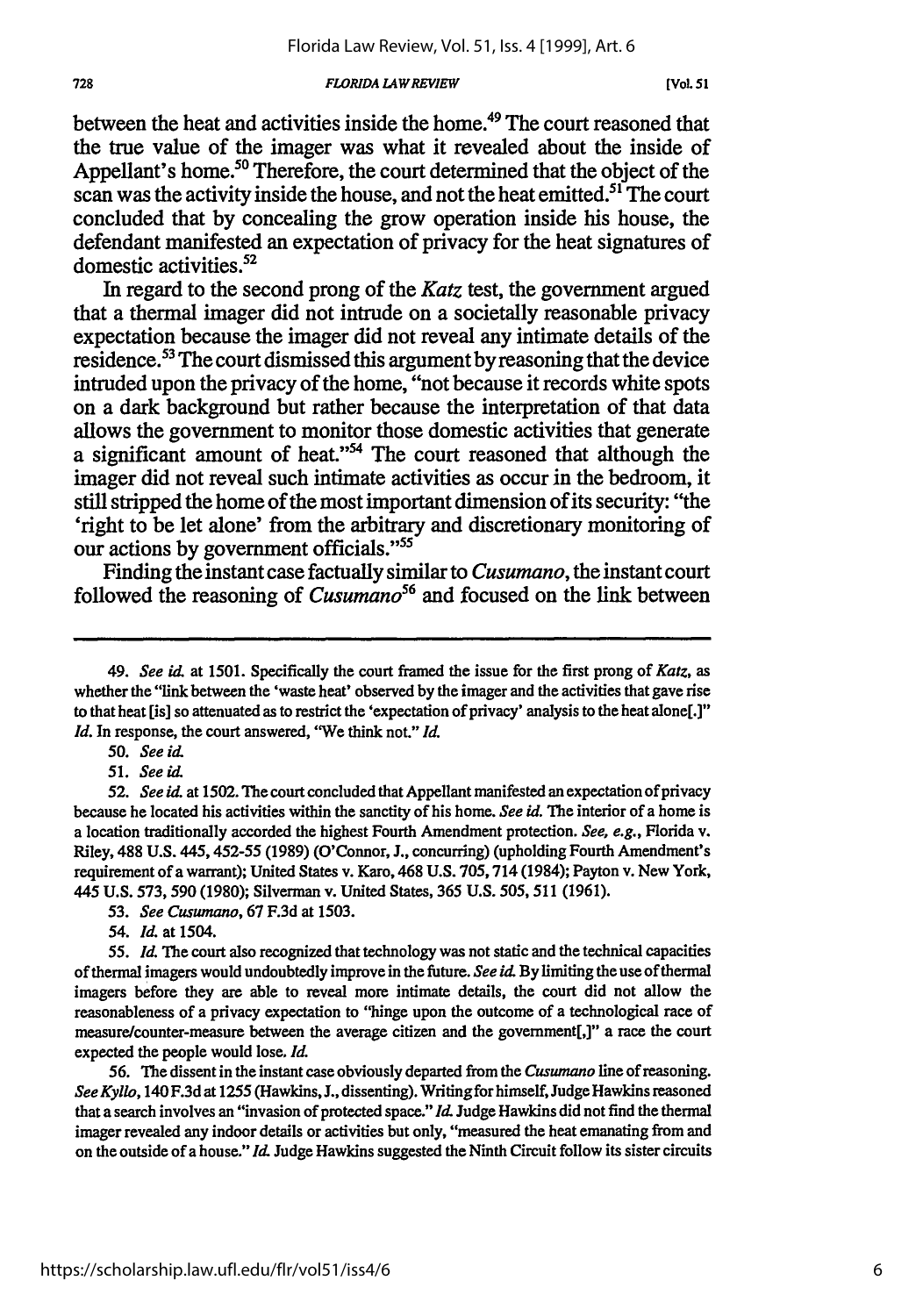#### *SEARCH AND SEIZUREAND 7IERMAL IMAGING*

heat emissions and their corresponding indoor activities.<sup>57</sup> Because the purpose of a thermal imager is to reveal the heat signatures of indoor activities, the instant court analyzed Appellant's privacy expectation for those indoor activities, not the heat emissions themselves.<sup>58</sup> Relying on *Cusumano,* the instant court concluded that Appellant manifested a subjective expectation of privacy in the heat signatures of his domestic activities.<sup>59</sup>

Regarding the second prong of the *Katz* test, the instant court relied on the long recognized principle that the expectation in the privacy of a residence is presumptively reasonable.<sup>60</sup> The court also dismissed the government's argument that the imager did not reveal enough intimate details to raise constitutional concerns.<sup>61</sup> The court reasoned that even the most routine and trivial activities within a home are sufficiently intimate as to give rise to Fourth Amendment protection from warrantless observations by law enforcement officers.<sup>62</sup> The instant court also took into account the rapid pace of technology and decided to curb the warrantless use of thermal imagers before they became capable of detecting even greater intimacies.<sup>63</sup>

By rejecting the waste heat approach followed in *Pinson,* the instant court more appropriately followed the Fourth Amendment analysis set forth in *Katz. In Katz,* the Supreme Court could have asked whether Appellant had an expectation of privacy in the "waste" vibrational sound energy emitted from the phone booth.<sup>64</sup> However, the Supreme Court did not focus on the privacy expectation of this vibrational energy and instead focused on the expectation of privacy in the target of the eavesdropping—Katz's conversation.<sup>67</sup>

- 64. *See Cusumano,* 67 F.3d at 1501.
- 65. *See* id. at 1501-02.

19991

and adopt this waste heat approach and find that a thermal scan does not constitute a search under the Fourth Amendment. *See* **id.**

*<sup>57.</sup> See* id. at **1253.**

<sup>58.</sup> *See id.*

<sup>59.</sup> *See id.* The court also reached this conclusion **by** relying on the United States Supreme Court case of *California v. Ciraolo,* 476 **U.S. 207** (1986). *See Kyllo,* 140 F.3d at 1252-53. The *Ciraolo* Court found that a defendant manifested a subjective expectation of privacy for his outdoor marijuana garden **by** erecting two fences which blocked all ground level views of his garden. *Ciraolo,* 476 **U.S.** at 211. The Court maintained that this subjective privacy expectation was sufficient, even though the government observation in the case was from the air. *See id.* Accordingly, the instant court reasoned that an individual, such as Appellant, who "moves his agricultural pursuits inside his house has similarly manifested a subjective expectation of privacy ...." *Kyllo,* 140 F.3d at **1253.**

<sup>60.</sup> *See Kyllo,* 140 F.3d at **1253.**

<sup>61.</sup> *See hi.* at 1253-54.

**<sup>62.</sup>** *See id.* at 1255.

<sup>63.</sup> *See id.* at 1254-55.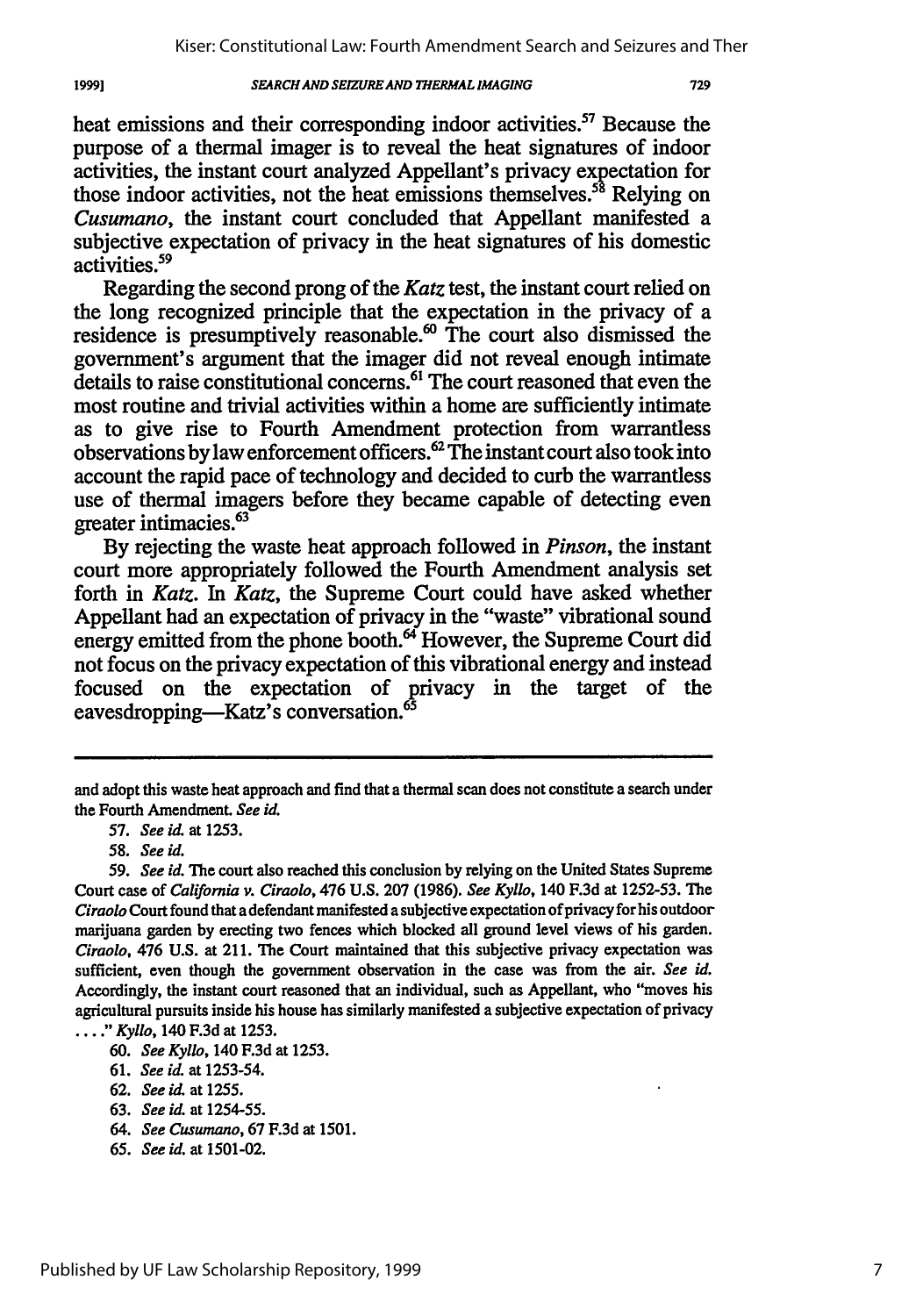#### *FLORIDA LAWREVIEW*

Similarly, the instant court rejected an analysis based on the physical means by which law enforcement gathered information on Appellant, and instead focused on Appellant's privacy in activities within the home.<sup>66</sup> Such a focus more closely follows Katz than the waste heat approach adopted in the four circuits which found no Fourth Amendment violation for thermal imager scans.67

The instant court's approach to the first prong of the *Katz* test successfully addresses the question of advancing technology. As the *Cusumano* court pointed out, when technology progresses, secrets that society once assumed were "safely beyond the perception of the government" become subject to exposure. $68$  At the same time, however, citizens are usually unaware of the various advancements in technology, particularly as they relate to surveillance. Therefore, an individual's ability to manifest a subjective expectation of privacy for a particular type of intrusion becomes almost impossible.<sup>69</sup>

The instant court's treatment of the first prong of *Katz* avoids the problem of advancing technology. As the instant court recognized, *Katz* held that a defendant could manifest a subjective expectation of privacy although he had not taken every precaution against electronic eavesdropping.<sup>70</sup> Therefore, Appellant's apparent failure to guard against a thermal imager scan, provided he even knew such technology existed, did not prevent the court from finding that Appellant manifested a subjective expectation of privacy.<sup>71</sup>

The court's reliance on *Ciraolo72* also demonstrates that an individual does not have to take extraordinary precautions to manifest a subjective expectation of privacy. Like the defendant in *Ciraolo,* the appellant in the instant case did not successfully shield his agricultural pursuits from government detection.<sup>73</sup> However, the instant court did not require Appellant to take any other steps, aside from locating his grow operation inside, to guard against the specific type of government observation, namely a thermal scan.<sup>74</sup> Thus Appellant's lack of protection against a thermal imager did not preclude him from manifesting a privacy

68. *Cusumano,* **67 F.3d** at 1505.

74. *See id*

730

*<sup>66.</sup> See Kyllo,* 140 **F.3d** at 1253.

**<sup>67.</sup>** *See* cases cited *supra* note 45.

<sup>69.</sup> Professor LaFave best described this problematic result as "one cannot have an expectation of privacy unless safeguards have been put in place that ensure against even purely hypothetical means of intrusion upon privacy." LaFave, *supra* note 25, at 298.

**<sup>70.</sup>** *See Kyllo,* 140 **F.3d** at 1253.

**<sup>71.</sup>** *See id.* at 1252-53.

**<sup>72.</sup>** *See id.*

<sup>73.</sup> *See U*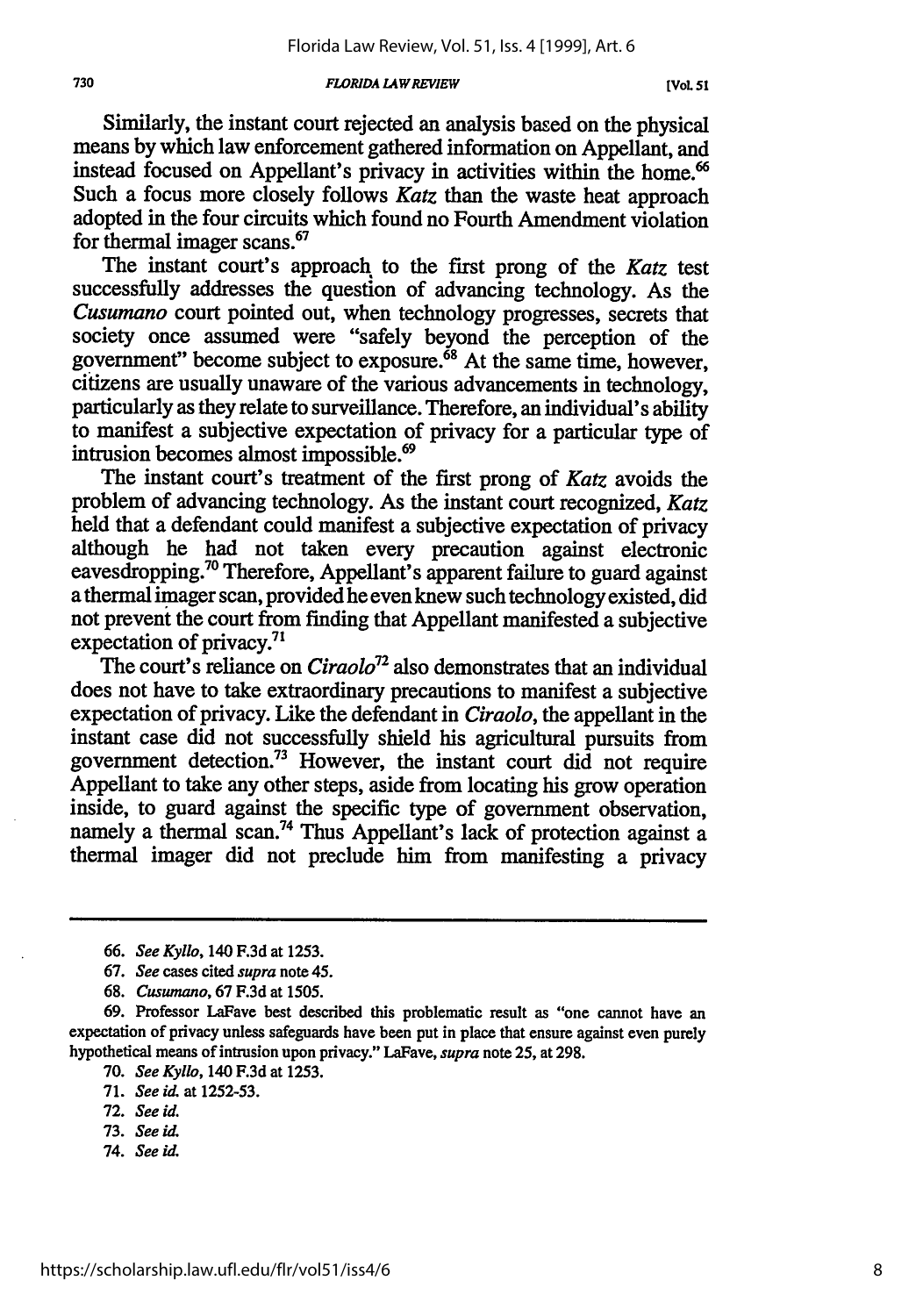#### *SEARCH AND SEIZURE AND THERMAL IMAGING*

expectation.<sup>75</sup>

The instant court's analysis of the second prong of *Katz* also minimizes the criticism of the *Katz* test regarding advancing technology.76 Although the instant court analyzed the detail with which an imager could "see" the interior of a house, the court did not base its finding solely on the ability of the imager to reveal intimate details." The instant court recognized that any detail regarding the interior of a home was sufficient to give rise to Fourth Amendment protection.<sup>78</sup>

**By** recognizing that the most basic details of the home are sufficiently "intimate" to give rise to Fourth Amendment protection, $^{79}$  the instant court assured that an individual's privacy expectation will remain reasonable even when thermal imagers become more common. **By** recognizing that an individual's expectation of privacy for any activity within the home is virtually presumptively reasonable, the instant court protected these activities from any type of government monitoring. Therefore, no matter how common thermal imagers become, the court would still recognize an individual's reasonable expectation of privacy in the activities conducted within the home.

The split in the circuits regarding the constitutionality of thermal imaging is one which should be resolved **by** the United States Supreme Court. In the face of rapidly advancing technologies, the Supreme Court should develop a unified method for analyzing Fourth Amendment issues regarding the use of this technology **by** the government. The approach to the *Katz* test taken **by** the instant court ensures the protection of domestic activities from intrusive future technology. **By** resolving this circuit split and adopting the reasoning of the instant court, the Supreme Court would preserve the right of individuals to "retreat **into...** [the] home and there be free from unreasonable governmental intrusion."<sup>80</sup>

**80.** *Silverman,* **365 U.S.** at **511.**

*1999)*

**<sup>75.</sup>** *See* **id**

**<sup>76.</sup>** *See Katz, supra* note **25, at 564-65;** LaFave, *supra* note **25, at 309-10.**

**<sup>77.</sup>** *See Kyllo,* 140 **F.3d** at **1254-55.**

**<sup>78.</sup>** *See* **id.**

**<sup>79.</sup>** *See id.* at **1255.**